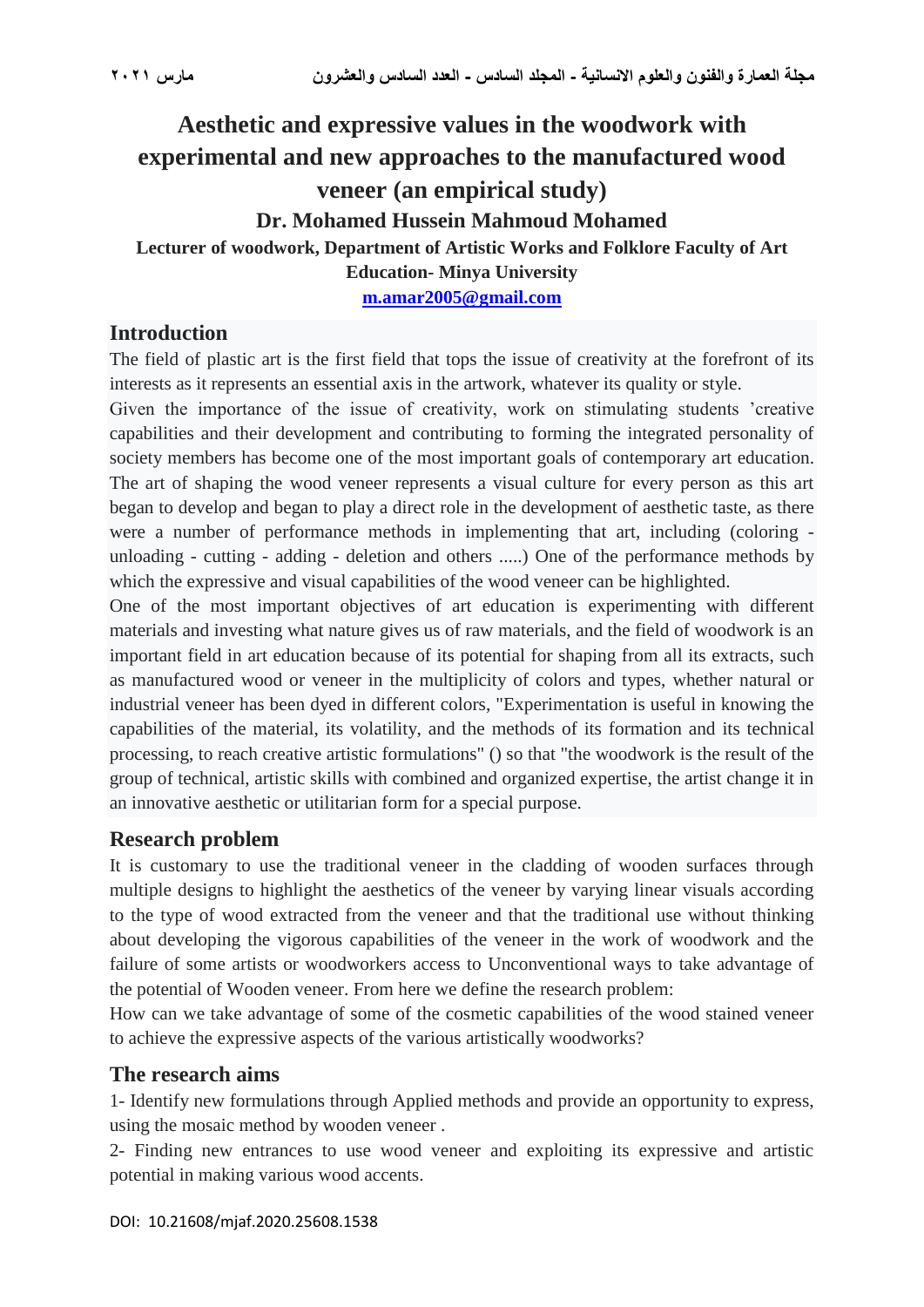3- Keeping pace with the spirit of the times through reaching expressive and formative formulations in various wood accents.

#### **Imposition of the research**

The formative capabilities of the painted wood veneer can be used to achieve the expressive aspects of the woodwork.

#### **The research importance**

1- Trying to take advantage of the formalities of the wood stained veneer to achieve expressive aspects.

2- Opens new horizons for the use of natural and manufactured veneers as one of the raw wood materials in a new way in achieving expressive aspects of a varied woodwork.

3- It is considered a new entry point for the teaching of woodworking students of art education through a new formative vision in dealing with woody material.

#### **Research Methodology**

The research follows the analytical descriptive approach to conduct research applications through two frameworks:

First: theoretical framework

- 1- Expressionism and woodworking.
- 2- Expressive abstraction and symbol philosophy.
- 3- Expressionism and symbolic philosophy.
- 4- An analytical descriptive study of anthology of expressive art.

### **Second: the application framework**

1- Experimental practices on methods of cutting and shaping wood veneer scraps to avoid wasting the material.

2- Experimental practices for dyeing the wood veneer in proportion to the expressive aspects to be developed by students in the woodwork.

3- Students' applications of novelty woodwork using dyed wood veneer, showing the development of expressive aspects of woodwork.

#### **Search terms**

1- Plastic capabilities 2- Wood veneer 3- Expressive aspects.

#### **1- Plastic capabilities**

"It is meant by those characteristics that the material carries and influences its formation processes technically, whether these characteristics are related to the external appearance such as line - color - texture ... or characteristics related to structures such as density - consistency integration".

Procedural capabilities are defined procedurally as:

It is the formal and performance solutions resulting from the staining and cutting of the veneer and its use in a new and innovative way in the work of woodwork, achieving the expressive side in it through overlapping colors, mixing between them, controlling the spaces and thickness of the line, as well as the repeated diversity in the surfaces within the woodwork.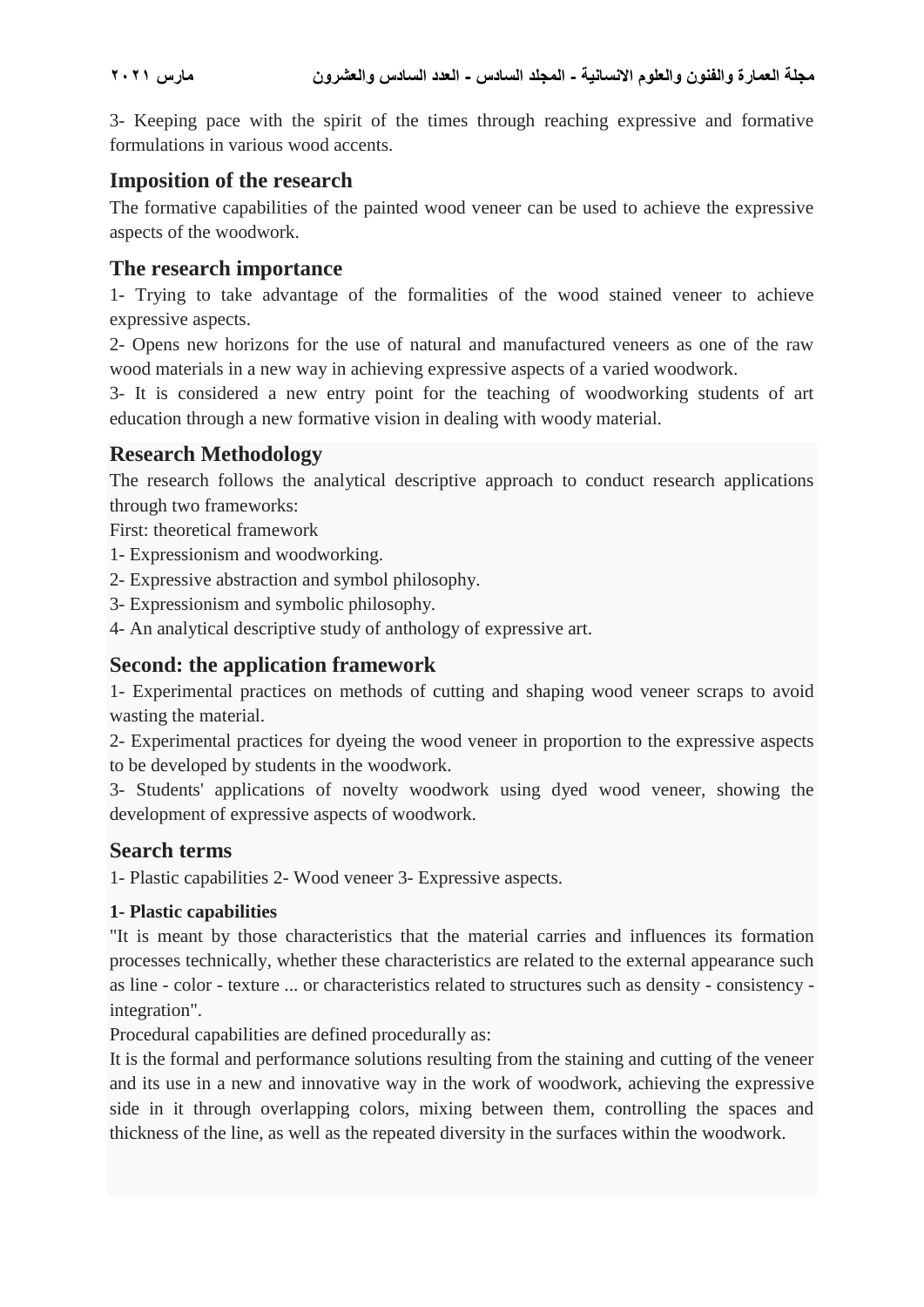## **2- Wood veneer**

"They are flats and flakes no more than (1.5m) thick of wood logs (natural - manufactured) used for cladding or decoration of wooden surfaces of some pieces of furniture made of cheap or less expensive wood to give them a high aesthetic value."

## **3- Expressive aspects**

## Expression

It is the bond that unites the artist and the artistic coin, so the expression is not just a mark or symbol that leaves the artist over the artistic coin, but is the real human element that lies at the heart of this work. The mood of a person or something. "

Procedural aspects

It is a group of symbolic connotations that appear in the woodworking to communicate specific feelings read by the viewer

# **Conclusions and recommendations:**

A set of results was reached through the woodwork artwork for the students' sample, which consisted of 20 technical works with sizes 40 \* 60 for each results:

1- By employing some experimental practices that are occupied by various traditional and unconventional methods, new complaint solutions and treatments can be developed that emphasize the expressive aspects of the work and increase its aesthetic value.

2- Students acquire expressive aspects in the woodwork.

3- Gaining the possibility of using many different experimental practices (pigmentation cutting - gluing - finishing).

4- Students acquire many technical and plastic skills from using the mosaic method.

5- Achieving some of the morphological values in the woodwork (equilibrium - space - unity rhythm - movement - diversity) through unity of formation and shapes and their distribution in the work.

6- Employment of the color component through the process of staining the wood veneer.

7- Attention to expressive and functional aspects of the woodwork.

8- The expressive aspects of the woodwork can be achieved by dealing with experimental practices with specific performance methods that emphasize expression.

9- Directing and finishing the woodwork in a proper manner. It achieved linear rhythms of various types in technical performance through the distribution of veneer scraps of different types.

# **Recommendations:**

Through the results of the research, the following is recommended:

Freedom from restrictions and monotony in the use of experimental and performance practices in an attempt to reveal all that is new.

The necessity of investing the experimental practices to achieve the technical and plastic values of the woodwork.

Make room for more applied research to bring about many developments in raw materials and tools and employ them in an innovative way to enrich formal relationships in the field of woodwork.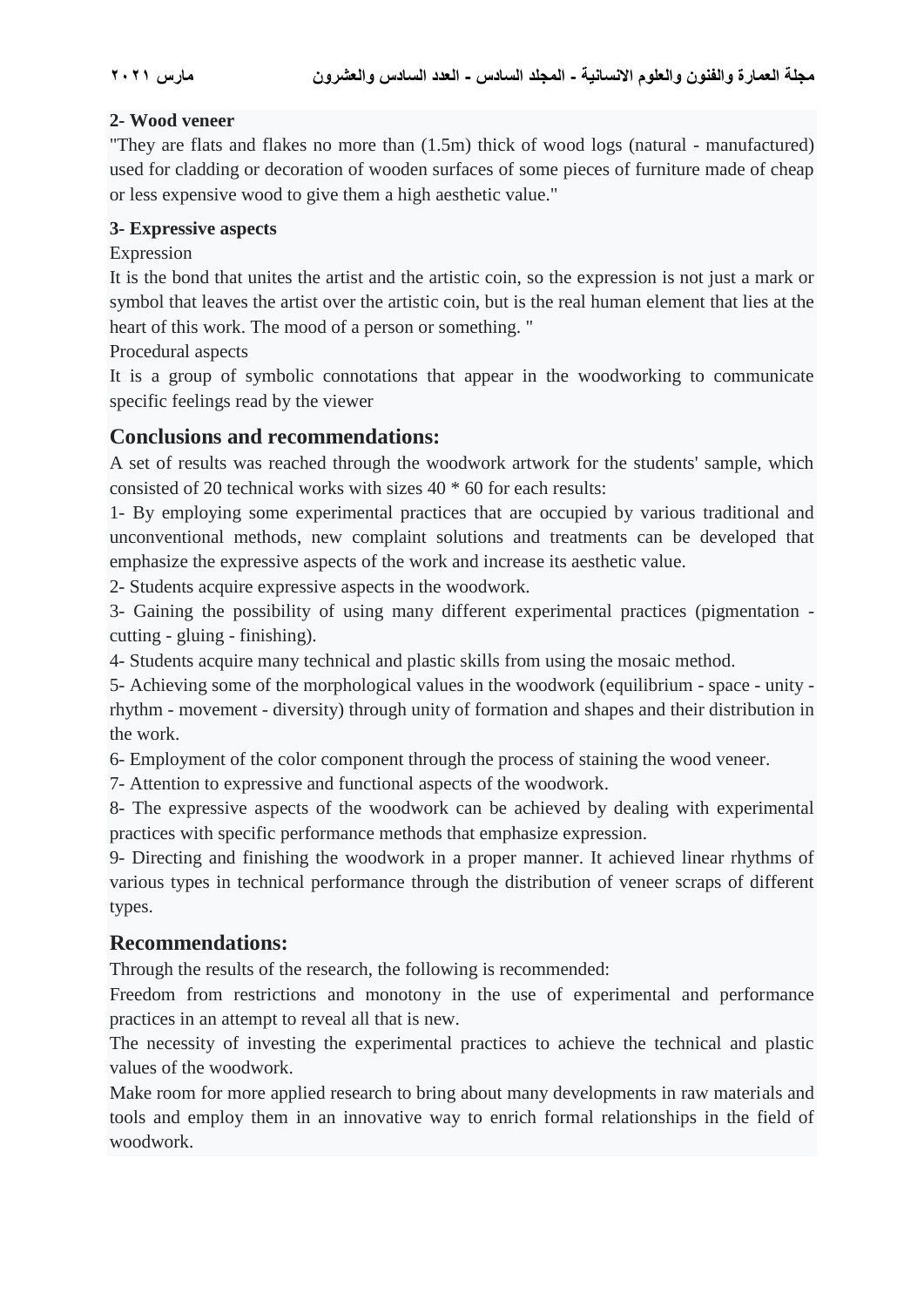Carrying out many studies and research on dandruff, with its natural and industrial types, to communicate to its technical and aesthetic capabilities among students.

#### **Abstract:**

Benefiting from the formalities of the wood veneer is too important to achieve the expressive aspects of the woodwork, and the teaching of woodwork has been associated with experimental techniques and practices in the continuation of the experimentation process that helps in achieving the various expressive aspects of the woodwork. As well as achieving creative fields to take advantage of the aesthetics of wood veneer importance because of its abundant effects, imagination and linear shapes are key factor in achieving many different artistic creations - the diversity of the material is an interesting way for the artist to use new techniques and practices and deal with the material in terms of its characteristics and specifications to reach its aesthetics that help in forming creative artistic formulations through which the expressive aspects of the woodwork, which were implemented by art education students.

The aim of the current research is to identify new formulations through artistically methods and provide an opportunity to express using the mosaic method of the veneer flakes, find new entry points for the use of the wood veneer and exploit its expressive and formative capabilities in making various wooden paintings, keeping pace with the spirit of the times by arriving at expressive and formative formulations in Varied wooden tableware, and the importance of the research is due to trying to take advantage of the formative capabilities of the wood veneer to achieve expressive aspects and open new horizons for the use of natural veneer as one of the raw materials in a new style in achieving expressive aspects of a varied woodwork and it is considered a new entry point for the teaching of the woodwork for the students of art education through a new visual vision in dealing with the wood material.

The research reached a set of results and recommendations, such as freedom from restrictions and monotony in the use of experimental practices in an attempt to reveal all that is new vision. Also, it is necessary to invest the experimental practices that achieve the technical values of the woodwork.

#### **References:**

Ebrahem, amal mostafa, tazawok alfan we tatbekato , dar alzahraa, alread, taba ola 2008

 Ahmad, mahmoid el sayed . holol tashkeleya llmashgola bel keshra el khashabeye el madkota wa alhad men el mashgola , bahs manshour , al motamar elsanawe el arabi el khames al dawle el sany koleyet el tarbeya el naweya mansora 2006

 Esmail , abd el meged , al dalalat el ramzeye lanaser el tabea fe el naht el moaser we el hadeth derasa tahleleya tarekheya lel fatra 1902-2001 magester tarbeya faneya gamee helwan2006

 Darwesh, mostafa zen el dine tasmem barnameg deraset madet ashgal el khashb ltolab el tarbea el faneya maa el estfada mn el torath el mamloke l masr , doctorah . tarbeya faneya gamee helwan 1987

 Sayed, amera abd allah , denamekeya el khat wa al llon alnateg an kabs rakaek el akhshab el tabeeya kmadkhal l ebtkar holi khashbeya , doctorah tarbea faneya gameaa el minia 2013